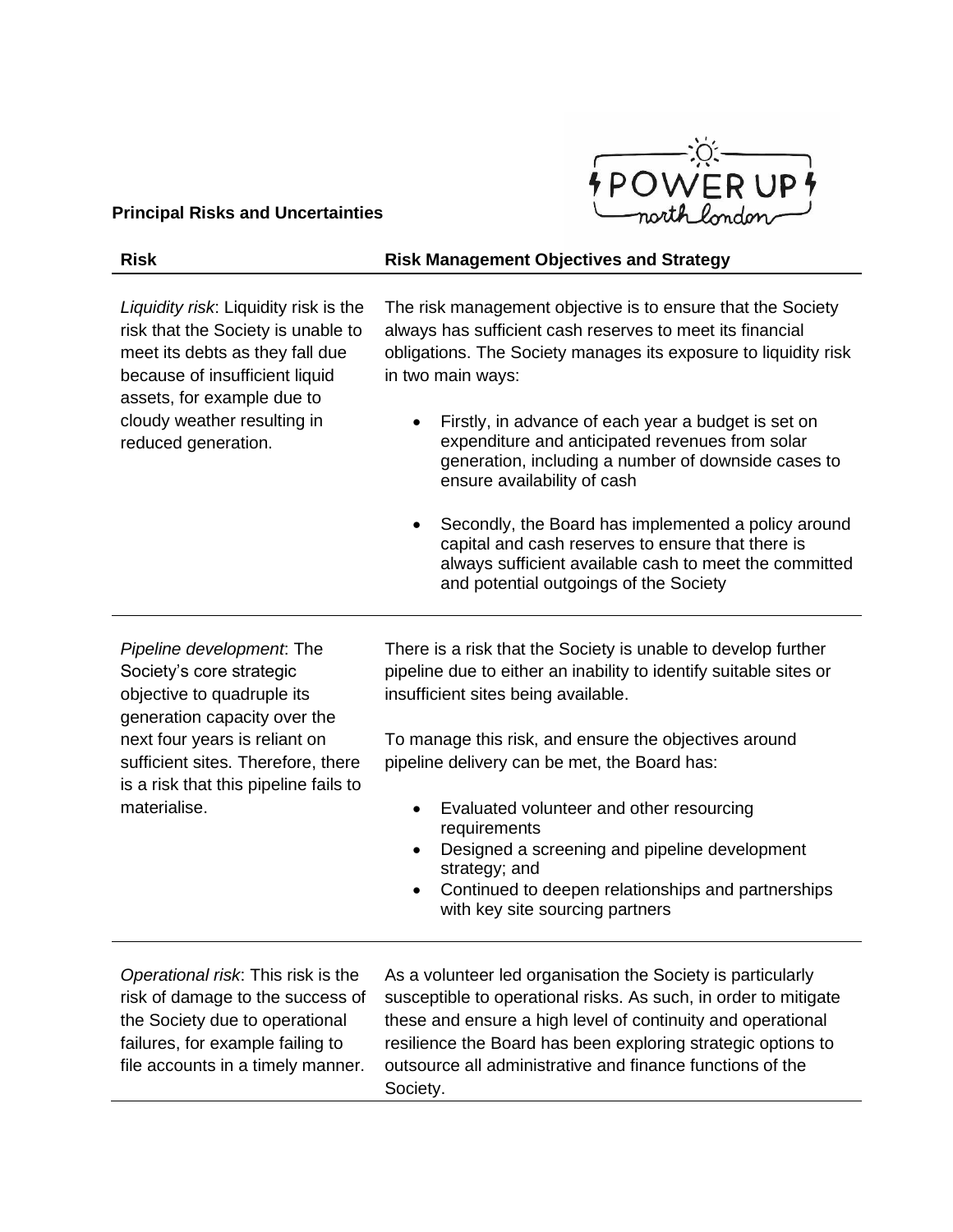|                                                                                                                                                                                                                                    | While several potential operating partners have been<br>identified, the process remains ongoing, and as an interim<br>measure the Board have engaged paid support on a<br>temporary basis.                                                                                                                                                                  |
|------------------------------------------------------------------------------------------------------------------------------------------------------------------------------------------------------------------------------------|-------------------------------------------------------------------------------------------------------------------------------------------------------------------------------------------------------------------------------------------------------------------------------------------------------------------------------------------------------------|
| Credit risk: Credit risk is the risk<br>that counterparties fail to make<br>payments in a timely manner<br>resulting in adverse financial<br>impacts.                                                                              | The Society has a number of revenue counterparties<br>including site hosts, export providers and FiT counterparties.                                                                                                                                                                                                                                        |
|                                                                                                                                                                                                                                    | Credit risk with site hosts is managed by monitoring the aging<br>of receivables and maintaining good relationships with the<br>sites.                                                                                                                                                                                                                      |
|                                                                                                                                                                                                                                    | For FiT and export sales, credit risk is managed by ensuring<br>that the Society both has a diverse range of counterparties<br>and deals only with creditworthy counterparties in order to<br>ensure that the risk of counterparty default remains<br>insignificant.                                                                                        |
| Inflation: The Society, like other<br>organisations, is exposed to<br>inflationary pressure around the<br>cost base and therefore there is<br>a risk that the Society may be<br>adversely impacted by<br>prolonged high inflation. | Other than in relation to its solar sites, the Society does not<br>have long term contracts that it is unable to terminate. While<br>inflation remains a risk, this enables the Board to evaluate the<br>current suppliers and service providers in order to ensure<br>they remain cost competitive while delivering a high level of<br>service or product. |
|                                                                                                                                                                                                                                    | Additionally, due to the relationship between energy prices<br>and inflation the Society expects there to be potential benefit<br>as a result of higher inflation over the longer term.                                                                                                                                                                     |
| <i>Energy prices:</i> The Society, as a<br>producer of energy, is exposed<br>to fluctuations in its revenue as<br>a result of energy prices.                                                                                       | The Society is exposed to fluctuations in market energy<br>prices which it seeks to minimise.                                                                                                                                                                                                                                                               |
|                                                                                                                                                                                                                                    | In order to manage this risk, the Society:                                                                                                                                                                                                                                                                                                                  |
|                                                                                                                                                                                                                                    | Defines the contractual terms under which power is<br>٠<br>sold to host sites, which is typically based on retail<br>energy prices, and therefore mitigating the risk of<br>wholesale energy price volatility; and                                                                                                                                          |

• Entering into fixed price PPAs where there is non-FiT export exposure.